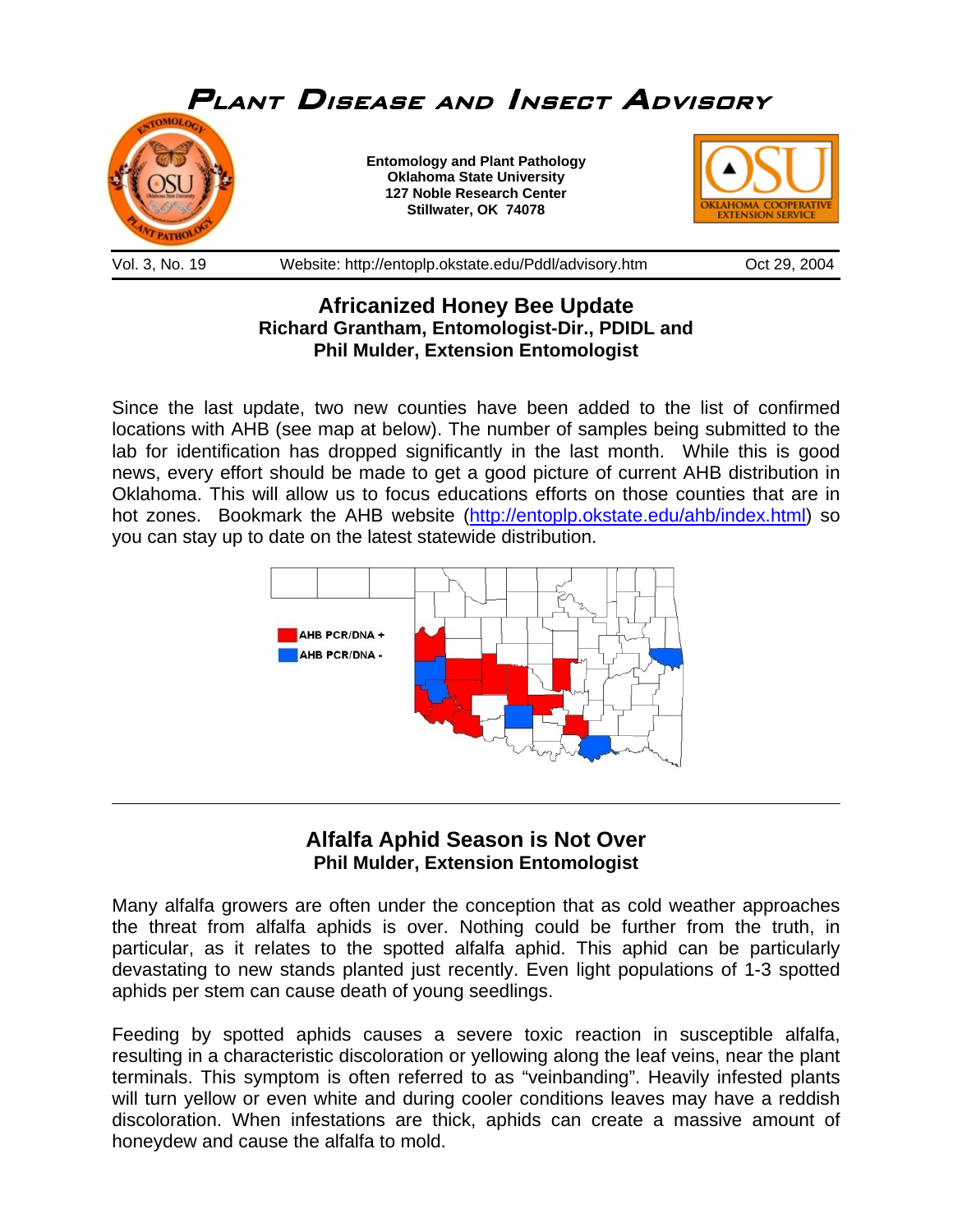

 $\overline{a}$ 

The spotted alfalfa aphid is a tiny insect with a tan to yellow background color and several rows of dark spots along the top surface of the body. In appearance, it is one of the most unique looking aphids found on alfalfa. The small size and cryptic habits (often hiding on the undersides of leaves) of this insect make it difficult to see. Sampling for this insect should involve two approaches, using a sweep net and taking stem samples. Using a sweep

net will help determine if the aphid is present and provide some appreciation for the level of infestation. Using a standard 15 inch sweep net, simply take 20 sweeps at each of 5 locations, counting the number of aphids at each stop. Stem sampling should involve taking a 30 stem sample across the field then shaking those stems inside a large plastic bucket. Aphids can then be carefully sorted and counted to arrive at a more precise measure of infestation levels. When picking the stems, carefully cup the stems in your hand and place them immediately into the bucket. Also, avoid sampling under extremely windy conditions or too soon (24 hours) after a rainfall event. This approach will insure a more accurate sample without a great deal of lost aphids. If numbers approach the thresholds listed in the following table then treatment should be considered. Remember, this aphid is mild weather pest. It does not go away as conditions get cold. Buildup of spotted aphids is generally rare in wet weather, however, anytime during the dry, mild winters that we sometimes experience, these insects can be a problem.

|                     | Pea Aphid | <b>Blue Aphid</b> | Spotted aphid   |
|---------------------|-----------|-------------------|-----------------|
| Seedling alfalfa    |           |                   |                 |
| Established alfalfa | 40        | 10                |                 |
| (<10" tall)         | $(300)^*$ | $(100-200)^*$     | $(100-200)^{*}$ |
| Established alfalfa | 75        | 30                | 30              |
| (>10" tall)         | $(400)^*$ | $(300)^*$         | $(300)^*$       |

\*Numbers in parentheses indicate numbers of aphids per sweep needed to reach threshold level when using a 15 inch sweep net.

These thresholds are fairly accurate guidelines, however, some variations may be tolerated if seedling alfalfa has grown well after planting and if good growing conditions exist.

In terms of chemical treatments any of the newer pyrethroids would work fair for aphids but the standard for aphid control still remains to be Lorsban 4E. Even with light aphid infestations, and especially under mild, dry weather conditions, it becomes increasingly important to make applications with a minimum amount of spray mixture. We recommend as a minimum, 10 gallons/acre if treating by ground, and a minimum of 2 gallons/acre if treating by air.